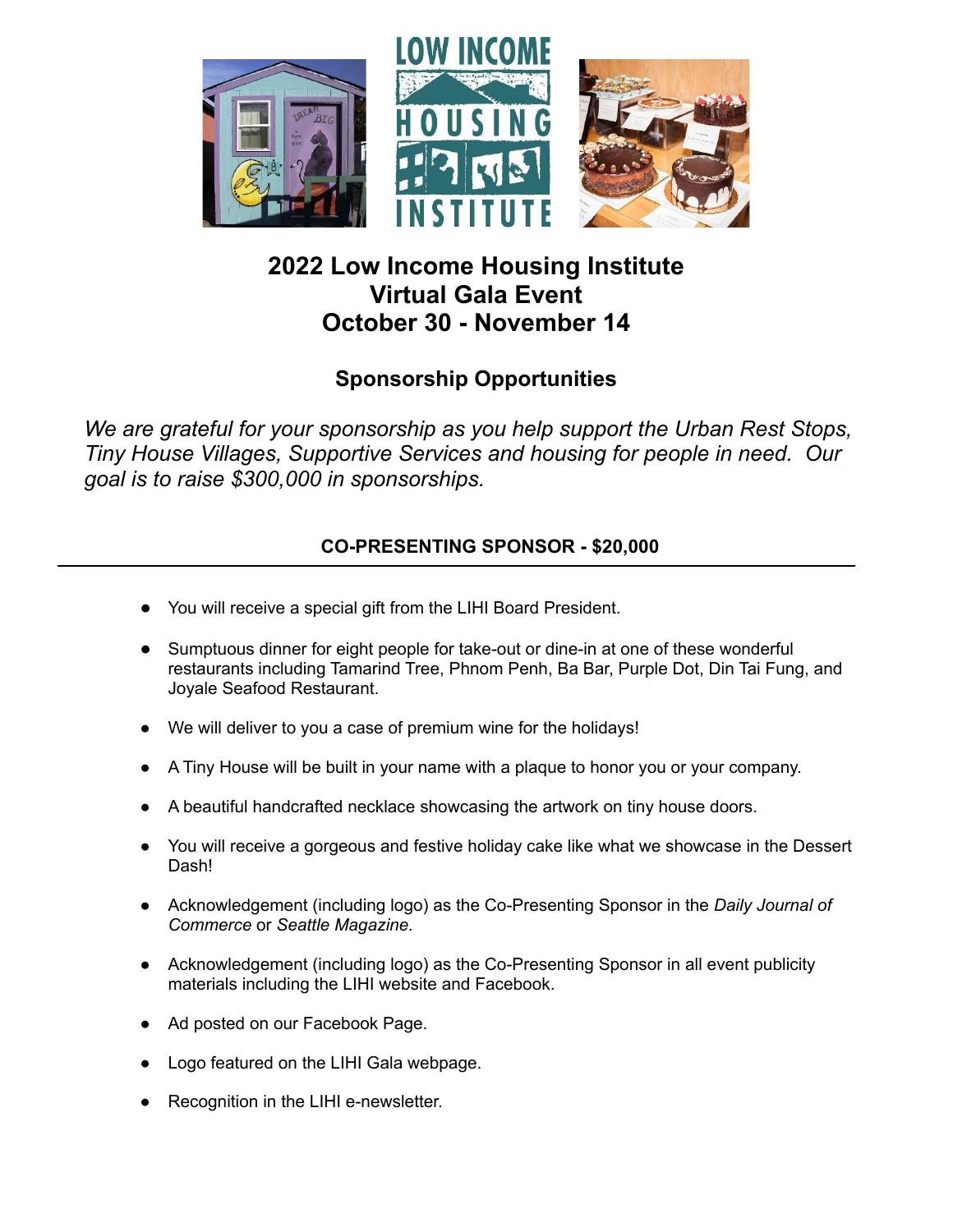- Sumptuous dinner for six people for take-out or dine-in at one of these wonderful restaurants including Tamarind Tree, Phnom Penh, Ba Bar, Purple Dot, Din Tai Fung, and Joyale Seafood Restaurant.
- We will deliver to you a case of premium wine for the holidays!
- You will receive a gorgeous and festive holiday cake like what we showcase in the Dessert Dash!
- A beautiful handcrafted necklace showcasing the artwork on tiny house doors.
- Acknowledgement (including logo) in the *Daily Journal of Commerce* or *Seattle Magazine.*
- Acknowledgement (including logo) in all event publicity materials including the LIHI website and Facebook.
- Ad posted on our Facebook Page.
- Logo featured on the LIHI Gala webpage.
- Recognition in the LIHI e-newsletter.

#### **GOLD SPONSOR - \$7,500**

- Sumptuous dinner for four people for take-out or dine-in at one of these wonderful restaurants including Tamarind Tree, Phnom Penh, Ba Bar, Purple Dot, Din Tai Fung, and Joyale Seafood Restaurant.
- Enjoy two bottles of champagne for the holidays!
- You will receive a gorgeous and festive holiday cake like what we showcase in the Dessert Dash!
- A beautiful handcrafted necklace showcasing the artwork on tiny house doors.
- Acknowledgement (including logo) in the *Daily Journal of Commerce* or *Seattle Magazine.*
- Acknowledgement (including logo) in all event publicity materials including the LIHI website and Facebook.
- Ad posted on our Facebook Page.
- Logo featured on the LIHI Gala webpage.
- Recognition in the LIHI e-newsletter.